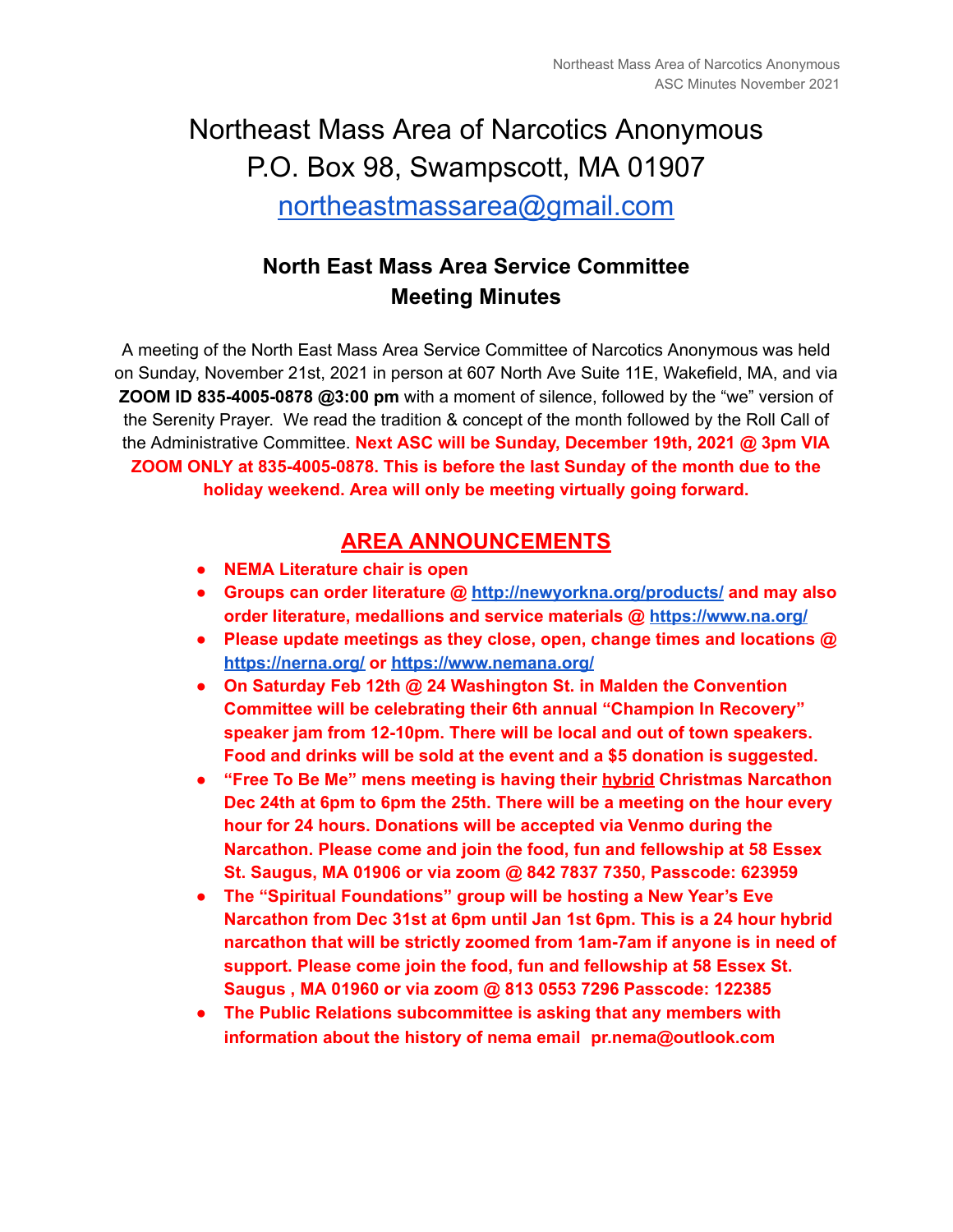### **GROUP ANNOUNCEMENTS**

- **● The "I Can't We Can" group that meets on Thursday's has moved to 47 Elm Street in Everett, MA. This group is in need of support.**
- **● " Miracles in Medford '' group is having its one year anniversary in Medford on Dec. 17th @ 7:30 pm followed by a gratitude meeting with food, fun and fellowship. This group is also in need of support.**
- **● "The Solution" women's group that meets in Medford on Tuesday nights has closed.**
- **● The Sunday night "Promise a Day Clean" group in Burlington MA will not be meeting on December 19th due to church services.**

### **ADMINISTRATIVE REPORTS**

**CHAIR-Joe P.**

**No report**

**VICE-CHAIR-Tricia C. No report**

#### **SECRETARY-Nikki G.**

**No report**

### **TREASURER-Tom S.**

**Below is a summary of the donations and expenses for November 2021:**

- **● \$474.00 received in donations**
- **\$450.00 literature balance**
- **● \$300.00 will be held to cover NEMA ASC Meeting Expenses**
- **● \$10.00 will be paid for the ASC Meeting Hall Rent**
- **● \$188.11 will be paid to Public Relations Subcommittee for reimbursement**
- **● \$203.35 will be paid to Website Subcommittee for reimbursement**
- **● \$72.54 will be paid for the NERSC phone line**

*Please see attached spreadsheet for the financial breakdown of the November 2021 Treasurer Report.*

**Please note: Donations can be made to NEMA by:**

- **1. In person donations at ASC**
- **2. Mailing donations to NEMA PO BOX**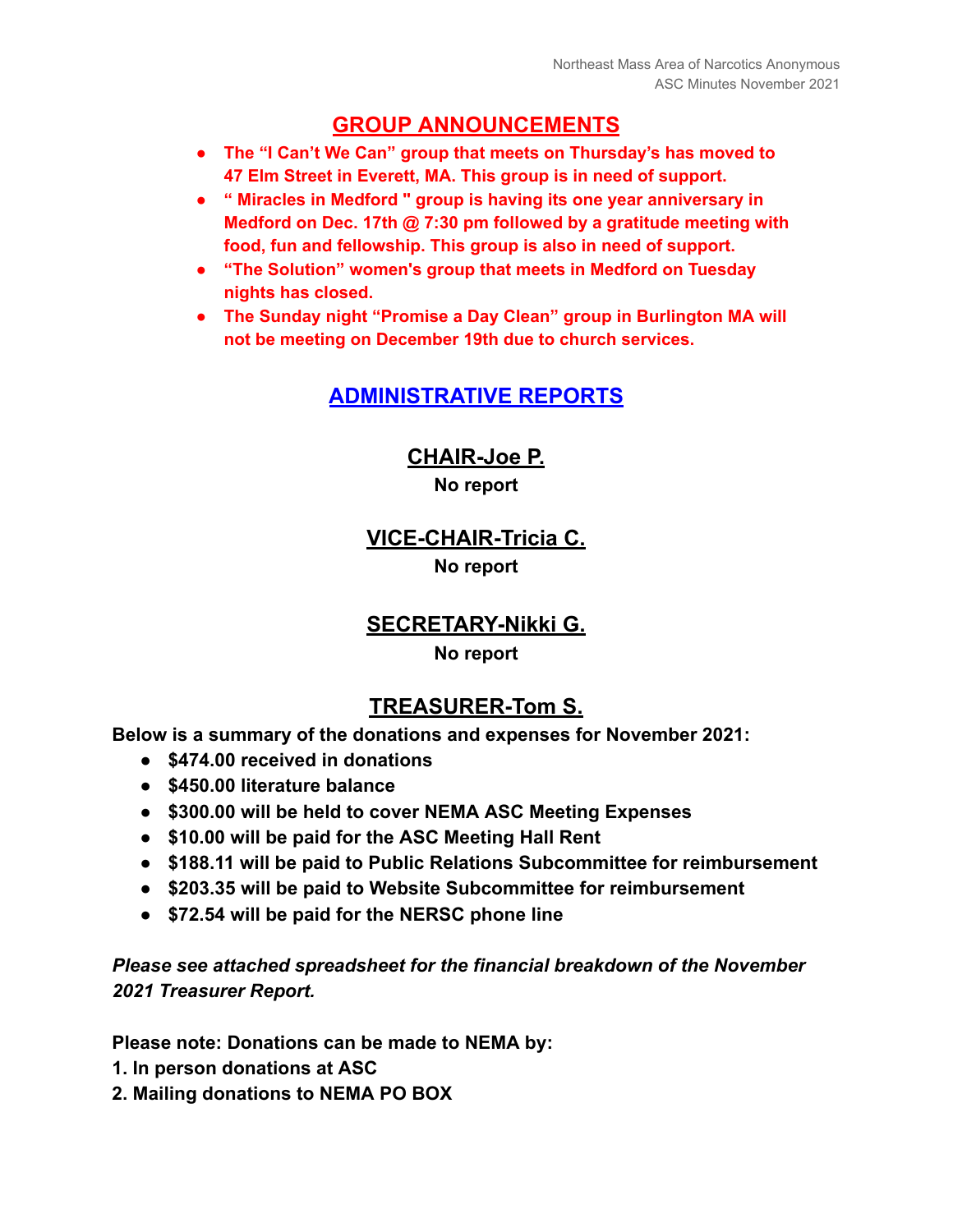**3. Through the NEMA paypal account**

#### **Steps for Paypal:**

**Log into paypal application by creating a group email or use Venmo email previously established)**

**Enter email: [nematreasurerna@gmail.com](mailto:nematreasurerna@gmail.com)**

**Enter Memo: Include Group's name, day, meeting time & donation amount**

**Tom S. (Treasurer) – 339-440-2388**

**Kaitlin M. (Asst. Treasurer) – 508-364-6299**

# **HOSPITALS & INSTITUTIONS- Kaitlyn M.**

- 1. Started the meeting in the customary way:
	- a. Moment of Silence
	- b. Serenity Prayer
	- c. 12 Traditions 12 Concepts
- 2. Continued the meeting in the customary way:
	- a. Definition and purpose
	- b. Attendance
		- i. 11 People in Attendance
	- c. Approved Previous Month's Minutes
- 3. Roll call:
	- a. 7 of 11 Facilities had Panel Coordinator reports given
- 4. Voting and Motion Making policy
	- a. Quorum was 6, Majority 4, 2/3 Was 4
		- i. Customary money motion
- 5. New Business
	- a. Carmen V. to chair our H & I Learning Day ADHOC, will continue to coordinate with PR and the Boston Area.
	- b. Danvers detox commitment frequently not accepting outside commitments due to quarantines this month. Randy emailed coordinator contact at facility and is waiting to hear back on a plan.
	- c. H & I budget voted to cut in half due to change in strategy regarding monthly literature for speakers. Budget will now be \$175 monthly.
	- d. New Co-panel leader Anthony M. voted in.
- 6. Commitments
	- a. Commitment Status:

| <b>STATUS</b> | <b>START</b> | <b>END</b> |
|---------------|--------------|------------|
|               |              |            |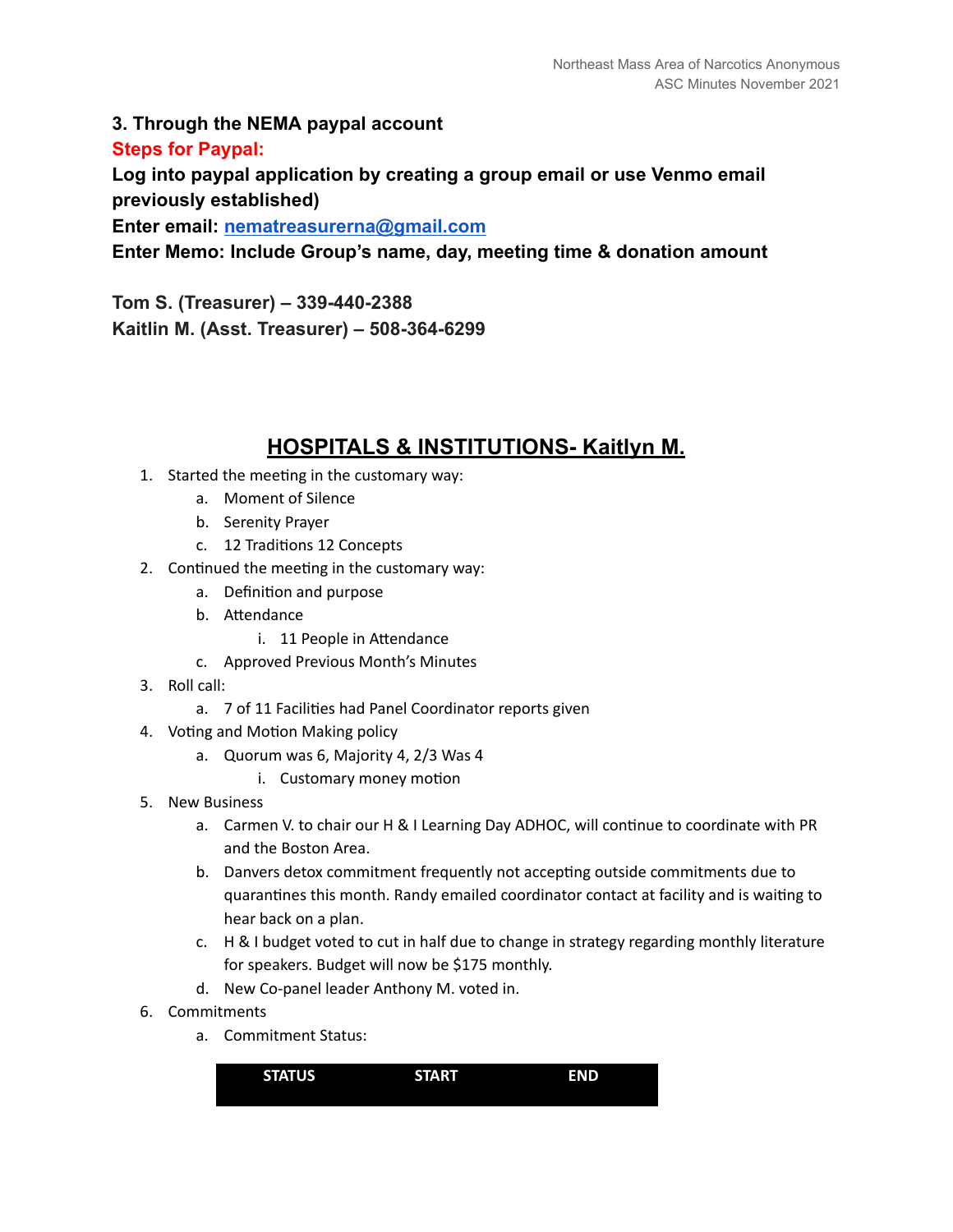| <b>OPEN</b>           |    |    |
|-----------------------|----|----|
| <b>OPEN / COVERED</b> |    |    |
| <b>COVERED</b>        | 45 | 50 |

- b. Panel Coordinator Positions OPEN at: Recuperative Care Center
- c. Panel Coordinator Positions OPEN / COVERED at: D.U.I.L., Serenity at Summit, **RCA**
- 7. Closed the meeting in the customary way.

In Loving Service,

Kaitlin M. and Jennifer A.

### **RCM- OPEN ASST RCM- Mike Shorts**

# No Report **CONVENTION COMMITTEE- Pam M.**

Good evening,

The convention committee did not meet this month due to the Thanksgiving Holiday. We will be meeting this Thursday 12/2/21 via Zoom format # 88103125658

> Open positions: Hotel & Hospitality Fundraising & Entertainment Convention Information Arts and Graphics Three years clean time requirement needed Secretary - two year requirement needed Assist secretary - 1 year requirement needed

> > In loving service

**Pam M**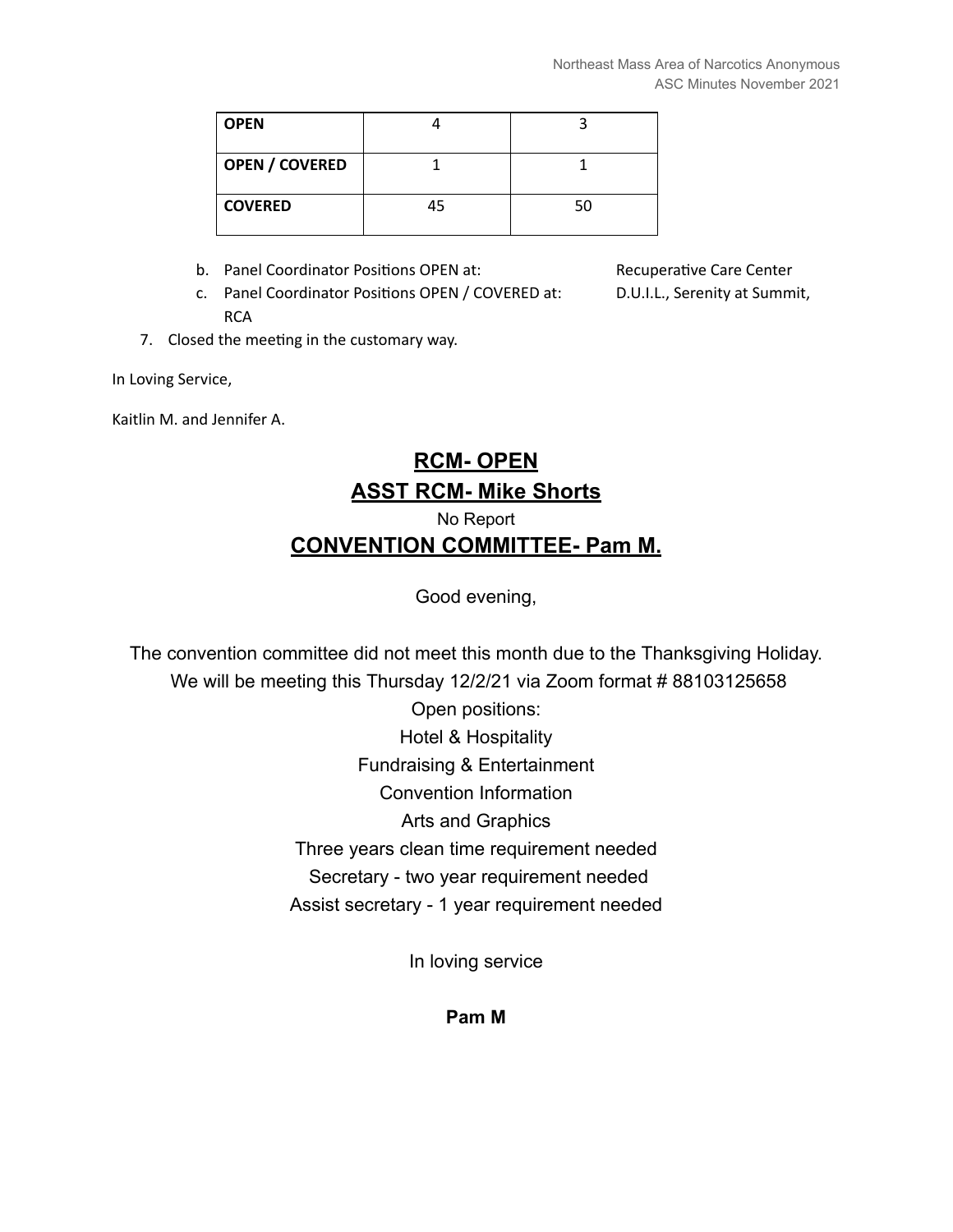# **PUBLIC RELATIONS-Kris R**

#### Good afternoon NEMA,

Your Public Relations Team met on Tuesday, November 2nd, and will continue to meet on the first Tuesday of each month at 7:30 pm. We meet using Microsoft Teams, which is free to download and use. There will be a link to download Teams for your phone and PC at the bottom of this report, as well as a video walking you through the setup process.

During our meeting, we had discussed the following:

- Reaching out to drug courts
- Gathering information for events such as health fairs
- Generating a list of contact information for High Schools and Colleges inside NEMA
- Publishing a calendar of PR events by January 1st
- A last-minute request for a presentation for a Rabbi in Peabody

The results:

- 1. PR presentation for the Rabbi completed
	- 1. Rabbi wants to hold an NA meeting in his Temple and invite NA meetings within the Jewish Federation of Boston.
- 2. Drug court, school list, and health fair topics are on hold.
	- 1. We could use a couple of members willing to gather that information, even just one section of it.
- 2. Flyer Hanging Project will begin January 1st
	- 1. We plan on hanging flyers in four towns or cities in NEMA each week, every month from January to June. There will be a published calendar and signup list available in mid-December - look for the email!

Today we are submitting a series of requests for reimbursements for the following; business cards, magnets, and a starter kit for presentations. The total for all amounts to \$188.11, which will come directly from the PR set-aside.

We are also submitting a proposed budget for 2022; this budget is only an estimate and can not be considered finalized until next month. The budget will be attached to this report.

Our next two meetings will be on December 7th and January 4th at 7:30 pm. They both will be held on the following Teams link: [https://bit.ly/nemapr\\_team](https://bit.ly/nemapr_team)

We are currently working with Microsoft to figure out why there is such an issue with guests joining the NEMA Public relations Team channel and will provide updates on this as we move forward. The link to the Team Channel is: [https://bit.ly/pr\\_nema](https://bit.ly/pr_nema)

Thank you for allowing us to serve.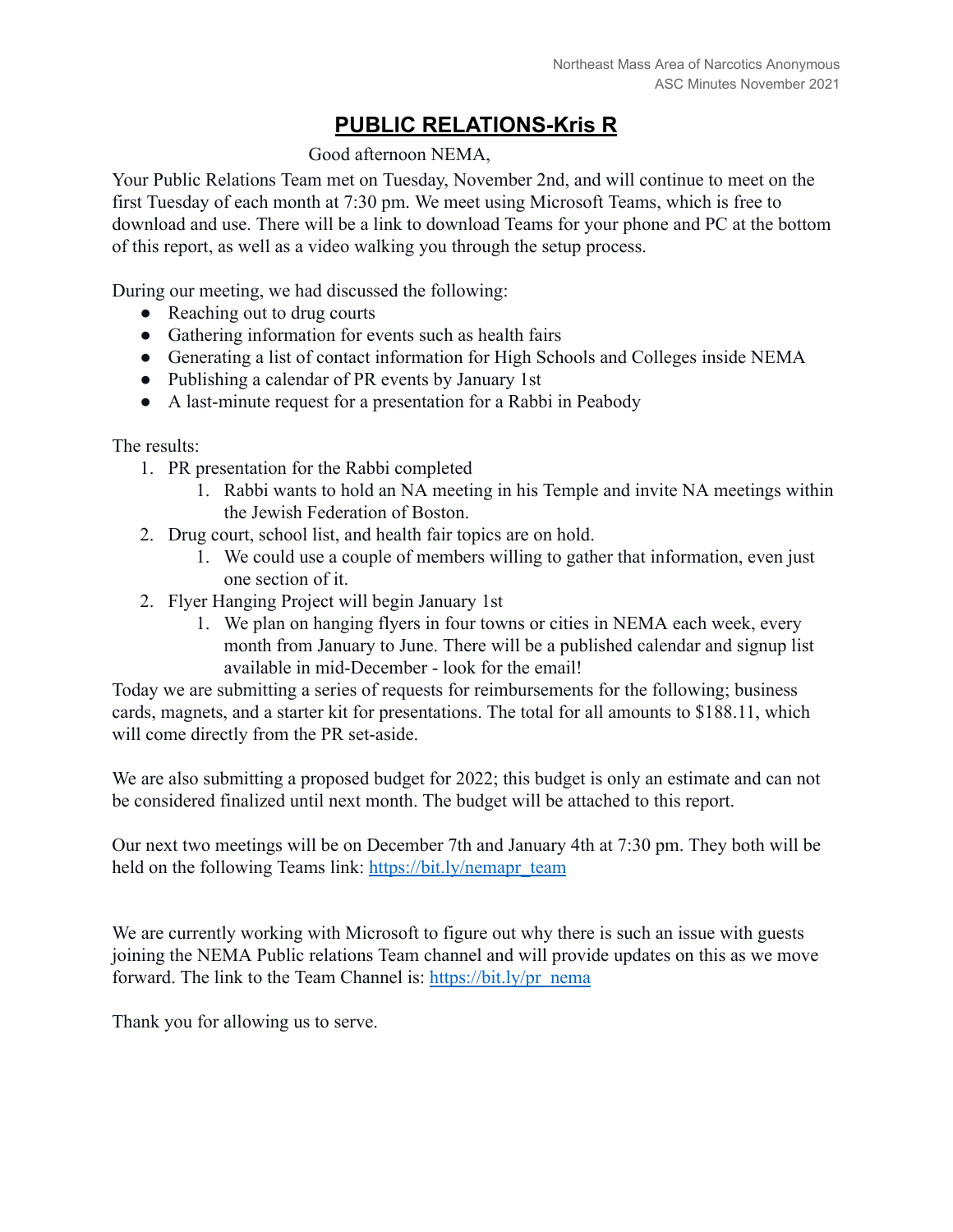# **POLICY-Chris G.**

**Hello nema family my name is Chris and I am an addict, thank you for allowing me to be of service. The policy subcommittee will be meeting on 12/14 @ The Church of the Nazarene following the Just For Tuesday meeting at 7pm. The address for the meeting is 556 Cabot Street, Beverly, MA 01915.**

**In Loving Service, Chris G. 978-998-9929 nemapolicy@gmail.com**

### **LITERATURE OPEN**

#### **ACTIVITIES- Mike B**

**Hello!**

**I am an addict and my name is Mike. Thank you for allowing me to serve as chairperson for NEMA Activities Committee. It's an honor & privilege. Thank you!**

**• The Committee met on the first & third Wednesday of the month at 6pm on Zoom (848 5220 5273)**

**• We started each meeting with a moment of silence followed by the Serenity prayer.**

**• We read the tradition & concept of the month, which was 11 for the month of November.**

**• The intention of our November meetings was to discuss our event 'Clean Scream' as well as the feedback from the last ASC survey.**

**We discussed at length new ideas as well as going to other meetings to make our presence known.**

**We currently have nothing planned until after the New Year and after the convention Committee event in February.**

**Any questions can be answered further at our next committee meeting on the first & third Wednesday of the month on Zoom.**

**In love service,**

**Mike B Chair**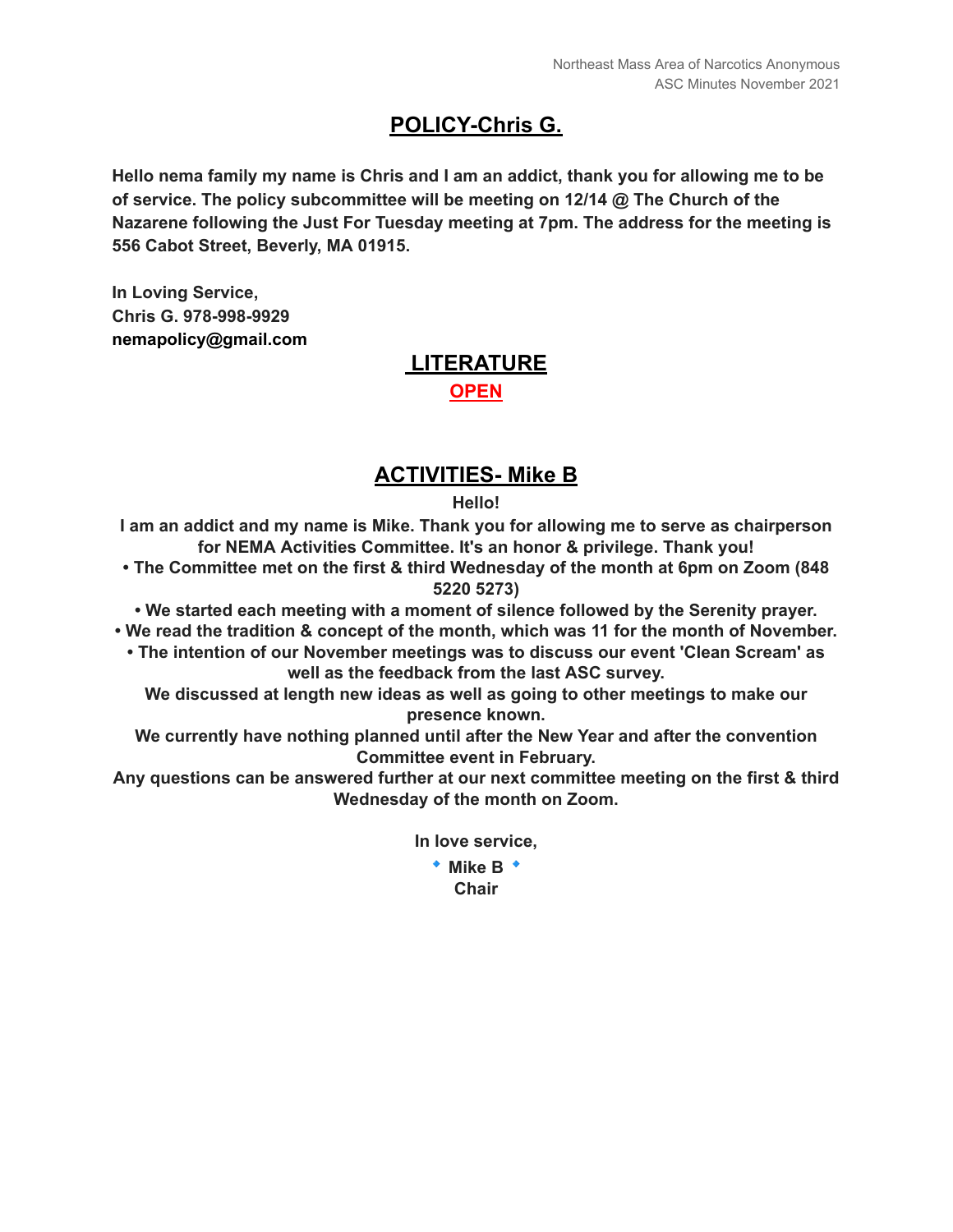### **FELLOWSHIP DEVELOPMENT-Nikki G.**

**Fellowship Development met on November 21st @12pm via Zoom ID: 894 0872 46 (no password). We are currently working on creating a flier that will include information about Fellowship Development, what we do and how to get involved. The ASC body has agreed to meet on 12/12 @ 7pm to review survey responses and begin prioritizing and planning goals for the ASC. All are welcome to attend, the zoom code being used will be the same as FD's shown below. All are welcome at FD meetings regardless of clean time! Our next FD meeting will be held on December 19th @12pm via Zoom ID: 894 0872 46 (no password). All are welcome!!!**

**In Loving Service, Nikki G <3**

# **WEBSITE DESIGN-SEAN D.**

- **● The general forum has been deleted; it was mostly being used for spam by data farms. This does not affect the forums for subcommittees.**
- **● We have had 88 site sessions in the last month, which is up 35%, in general all activity is up.**
- **● Email is nemanawebsite@gmail.com - Please contact me if you would like to get involved in the website subcommittee.**
- **● Updated NERNA website to new ASC meeting time and zoom link and they linked to our website from the area page on the regional website**
- **● Updated H & I Page**
- **● Created an order page for literature and products (Beta)**
- **● Money Motion for year Oct. 2021-2022 for domain and hosting (attached)**
- **● Added a Just for Today tab with link to JFT**

### **GROUP CONCERNS/NEW BUSINESS/OPEN FORUM**

**There were no group concerns.**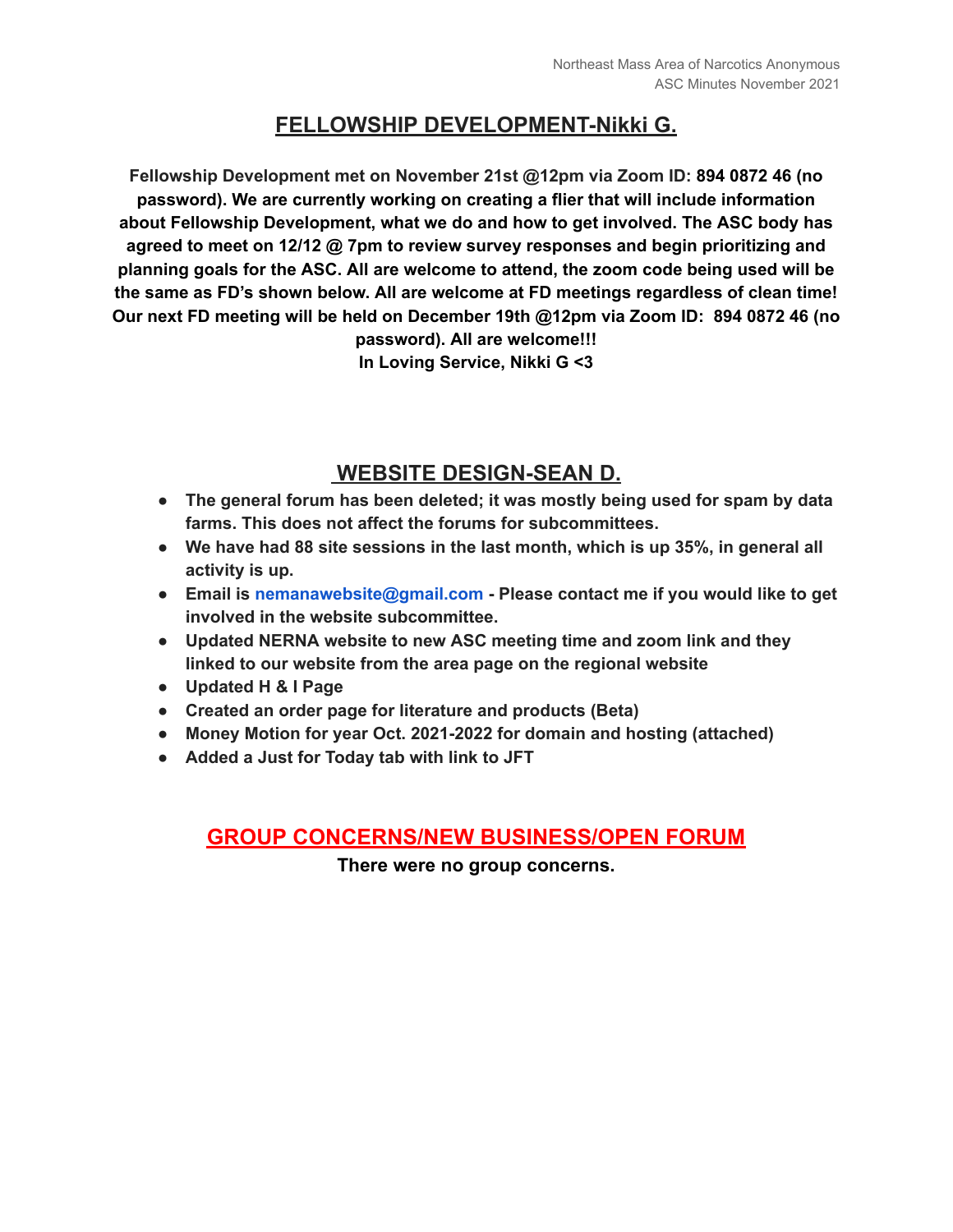#### **Below is a list of which groups were represented at AREA: GSR's in Attendance:**

**Sunday-**Mike- Promise A Day Clean **Monday-Tuesday-**Chris- Just For Tuesday,Beverly **Wednesday-**Tony - Spiritual Foundations, Beverly **Thursday-**Adam- The Ultimate Weapon Jess **Friday-**Tricia-Miracles In Malden,Malden **Saturday-**Erica- 24 Hour Clean Group **Quorum for meeting was: 7 (4 being majority)**

#### **Administrative Committee**

| <b>Positions</b>       | <b>Name</b> | <b>Roll Call</b> | Phone #      | Email                     |
|------------------------|-------------|------------------|--------------|---------------------------|
| <b>Chair</b>           | Joe P.      | <b>Present</b>   | 781-475-4201 | windsor3249@gmail.com     |
| <b>Vice Chair</b>      | Tricia C.   | <b>Present</b>   | 978-751-0807 | patriciahill694@gmail.com |
| <b>Secretary</b>       | Nikki G.    | <b>Present</b>   | 978-473-2343 | nikkimarie548@yahoo.com   |
| <b>Asst. Secretary</b> | Jess N.     | <b>Present</b>   | 617-650-0201 | jstarrxo@gmail.com        |
| <b>Treasurer</b>       | Tom S.      | <b>Present</b>   | 339-440-2388 | nematreasurer@gmail.com   |
| <b>Asst. Treasurer</b> | Kaitlin M.  | <b>Present</b>   | 508-364-6299 | kaitmurphy730@gmail.com   |
| <b>RCM</b>             | <b>OPEN</b> |                  |              |                           |
| <b>Asst. Rcm</b>       | Mike C.     | <b>Absent</b>    | 978-578-2375 | mikey1shorts@gmail.com    |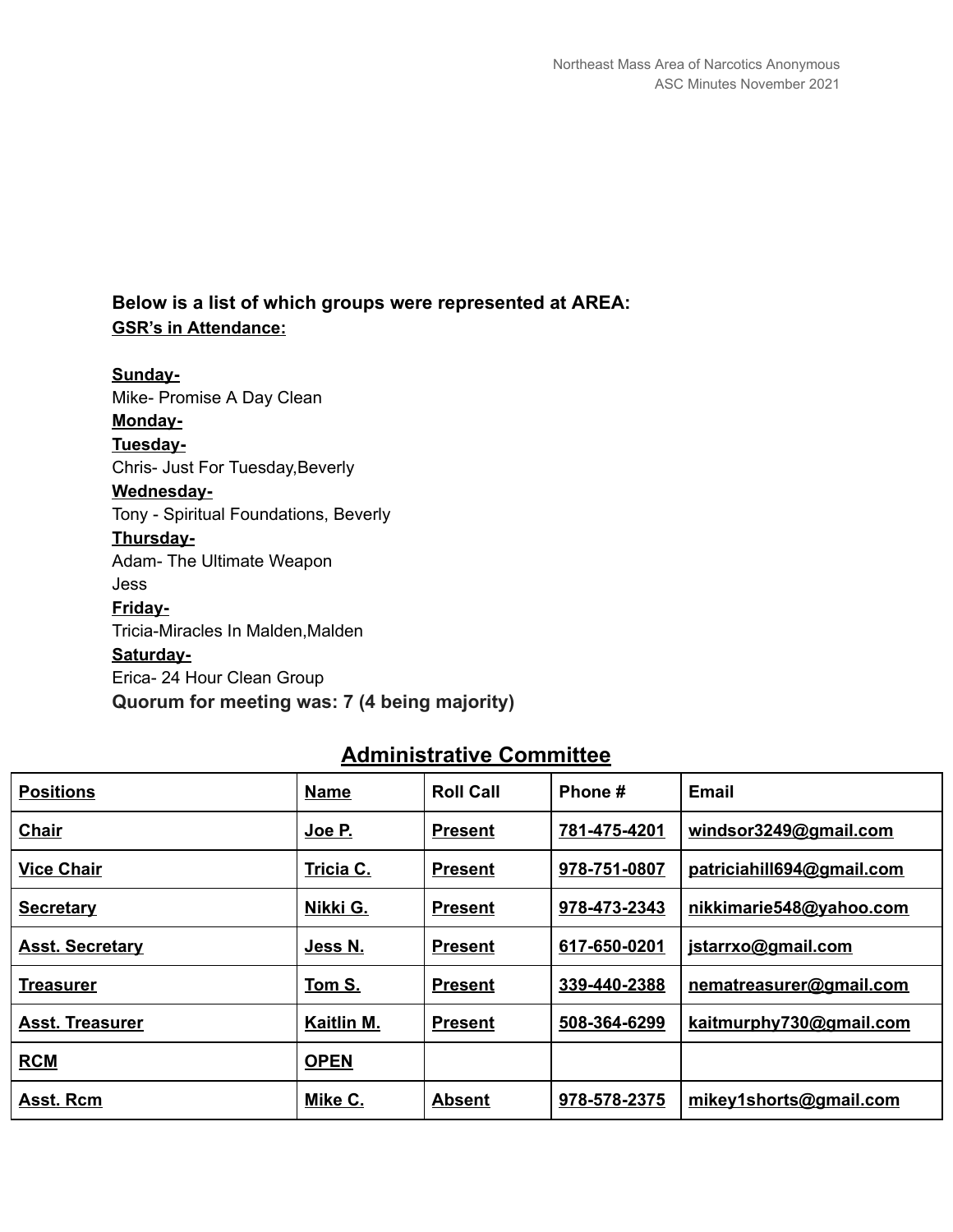| .<br>Ш<br>alure<br>. | <b>ARPH</b> |  |  |
|----------------------|-------------|--|--|
|                      |             |  |  |

#### **Subcommittees**

| <b>Committee</b>              | <b>Chair</b> | <b>Roll Call</b> | Phone #      | <b>Email</b>               |
|-------------------------------|--------------|------------------|--------------|----------------------------|
| H&I                           | Kaitlin M.   | <b>Present</b>   | 508-364-6299 | kaitmurphy730@gmail.com    |
| <b>Policy</b>                 | Chris G.     | <b>Present</b>   | 978-473-2343 | nemapolicy@gmail.com       |
| <b>Public Relations</b>       | Kris R.      | <b>Present</b>   |              | pr.nema@outlook.com        |
| <b>Activities</b>             | Mike B.      | <b>Present</b>   | 978-809-7430 | michaelbunnell@hotmail.com |
| <b>Convention Committee</b>   | Pam M.       | <b>Present</b>   | 781-521-0743 | pamjmcd@aol.com            |
| Literature                    | <b>OPEN</b>  |                  |              |                            |
| <b>Website Design</b>         | Sean D.      | <b>Present</b>   | 781-479-9104 | seanfromlynn@live.com      |
| <b>Fellowship Development</b> | Nikki G      | <b>Present</b>   | 978-473-2343 | fd.nema@gmail.com          |

#### **OLD BUSINESS**

**None**

#### **NEW BUSINESS**

### **Below are new motions brought to ASC Northeast Mass Area Service Committee of NA MOTION #1**

# **MOTION FORM**

**Date Motion Submitted:** December 4, 2021 **Presented By:** Tom S. **Seconded By:** Mikey O. **Administration: Treasury**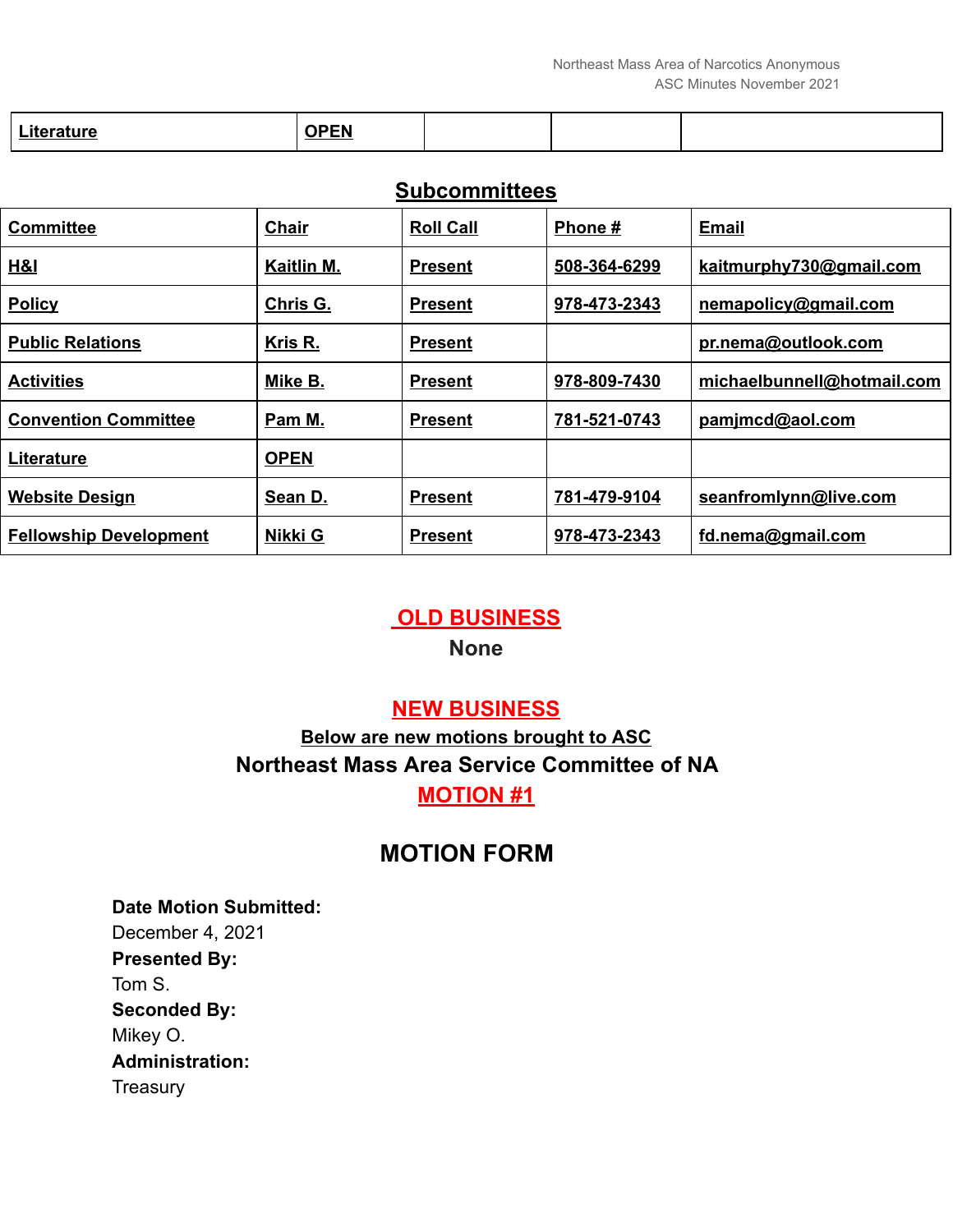#### **Money Motion:**

Yes **Make Check Payable to:** Not Applicable

#### **The Motion Reads as Follows:**

Funds from remaining literature inventory sales should be kept by the NEMA ASC and used for various purposes at the NEMA ASC level as opposed to donating them to NERNA per the NEMA ASC policy.

#### **Intent of this Motion:**

Early in 2021, the NEMA ASC voted to put literature sales on hold due to the pandemic. At that time, the ASC was holding inventory of NA literature (books, keytags, medallions, IP's, etc.). At the November 2021 ASC meeting, it was decided that literature will now be sold through the NEMA ASC website. The intent of this motion is to determine what to do with the funds received from on-hand literature inventory sales. If this motion passes, as the on-hand literature is sold, the funds will be kept by the NEMA ASC to be used for purposes to be determined at the NEMA ASC area meeting in January 2022. Some of these purposes may include but are not limited to:

- Newcomer packages for NEMA Convention
- Seed money for NEMA subcommittee 2022 budgets

As future literature orders are received on the NEMA website, material will be ordered by the NEMA literature subcommittee based on the orders received. No inventory will be kept by the NEMA literature subcommittee.

**Policy:** Not Applicable **Text of Policy Change:** Not Applicable **Amendment:** Not Applicable For: Against : Abstentions: Abstentions. **Decision: Carried \_\_\_ Defeated \_\_\_ Tabled \_\_\_**

**NEXT NEMA ASC:**